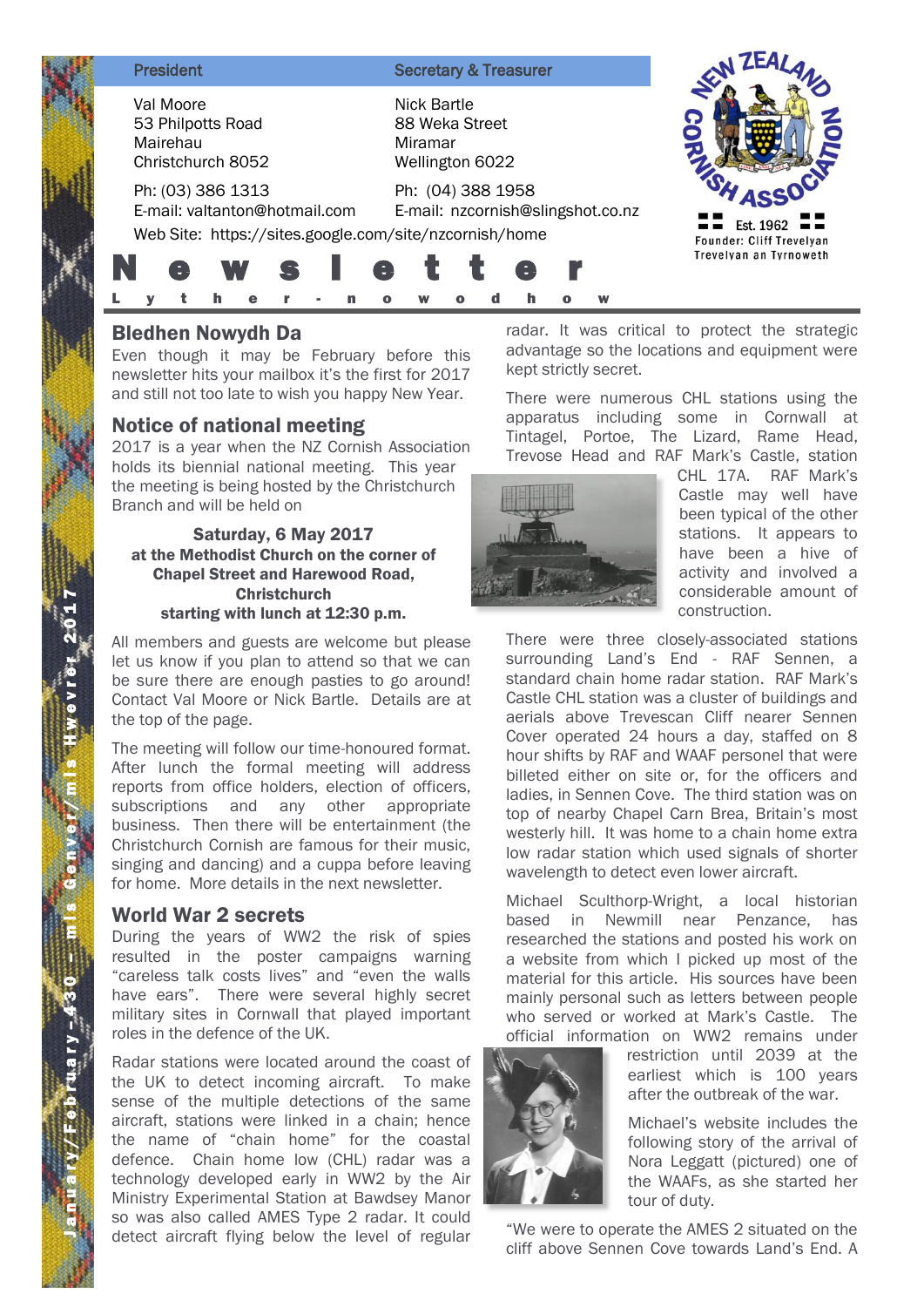2 N

lorry drive via RAF Sennen, another RADAR site close by, drop off personnel working there and

carry on with us to Mark's Castle at Land's End. We were to operate a three watch system manning the Operations Block under a male Sgt.

[The WAAF Commanding Officer] said there was a foot path we could use along the cliff if the weather was fine. It was rather a long walk but enjoyable in fine weather. She gave us the rest of

the day off to settle in and familiarise ourselves with the area. As we left the cookhouse earlier we bumped in to a young man who introduced himself as Cyril Jackson the proud driver of a Standard Eight. He said he was the milk boy and lived locally on a farm. He briefly said that if we walked past the lifeboat station there was Georgina's Cove Café. The café was the nearest thing we had to a NAAFI. Pam said after Cyril went into the cookhouse, "Don't worry, I'll take you there". After unpacking our kit and settling our room we took a walk along the cove to Georgina's Café. We climbed the steps into the wooden building and received a warm welcome from the lady behind the counter and wolf whistles from the far corner from a group of soldiers. The lady soon quietened them with a stern comment. The lady came over and introduced herself and then remembered Pam had already been stationed here. "Been on leave have you my lover?" Pam put her finger to her lips and said "Walls have ears Georgina" to which Georgina laughed. "You can't keep secrets in Sennen me girl. You should know that by now. Ifin we don't know something about you, we make it up". We all laughed. Georgina asked what we would like to order. Four teas and some cake please. Pam said we should try the local cake called heavy cake. Georgina corrected her saying it's hevva cake, made in the past when good catches of pilchards were made.

The soldiers asked to join us and came over. The chap sat next to me introduced himself as Archie Easton with the Duke of Cornwall Light Infantry guarding the different areas of the county. A very boring job it was too he said. They move us around a bit to help with the boredom. We were last in

Falmouth. Word has it we are off to the Scilly Isles soon for a stretch. "What silly isle is that?" I asked. He laughed. "It's Scilly not silly. They are a group of Islands about 28 miles southwest of here. You can see them on the horizon on a clear day". The tea and cake arrived. Archie explained, "You see the criss-cross in the cake, that represents fishing nets. It comes from years ago when times were hard for fishing families down here. The women would wait on the beach to see if the menfolk caught fish. If they heard the men on their boats shouting "hevva!" as they heaved



in the nets, they knew there would be some money coming in and could spend a little on food and some coal. So the women would go shopping for mixed fruit and butter to make hevva for tea. Georgina makes it when she can get the fruit on ration. The butter comes from a local farm on the QT."

Little remains of the Chapel Carn Brea site. The only visible remnants are concrete foundations in places poking through the bracken and heather. The RAF Sennen buildings were spread over a wide area incorporating Trebehor, Trengothal and Skewjack Farms. Once vacated by the RAF signals unit in 1970, some of the buildings were converted into a holiday camp called the Skewjack Surfing Village but it closed in 1986 and the buildings were demolished in 2000.

Various bunkers and operations blocks lie vacant and derelict on the site but one bunker was converted into a three bedroom home. Part of the site is still in use for communications in the Fibre-optic Link Around the Globe (FLAG) network serving two cables, one to USA and the other to France.

### Yarg

Stinging nettles were the bane of my life as a kid. Many a time I would fall into a large clump while out playing with friends and emerge covered in itchy red spots. So you can imagine my reaction when I first heard of a cheese covered in the stuff! Fear not - the stings are neutralised during the processing so your tongue is not harmed in the eating.

The cheese was developed from a 13th century recipe in the 1970s by Allan and Jenny Gray.

> The name yarg is Gray backwards. Production was commercialised and Lyhner Dairies have been making yarg for over 30 years. The current cheesery is in Ponsanooth.

> It is a mixed-texture cheese that is creamy on the outside and crumbly in the core. Made from the milk of

grass-fed Friesian cows, each truckle (the name given to the individual rounds) is hand–coated in concentric circles of nettle leaves before being set aside to mature. The leaves attract naturally occurring moulds and impart a delicate, mushroomy taste and develop a unique bloomy white appearance.

Lyhner Dairies have more recently developed a variation using wild garlic instead of the nettles and they are set to release another cheese in

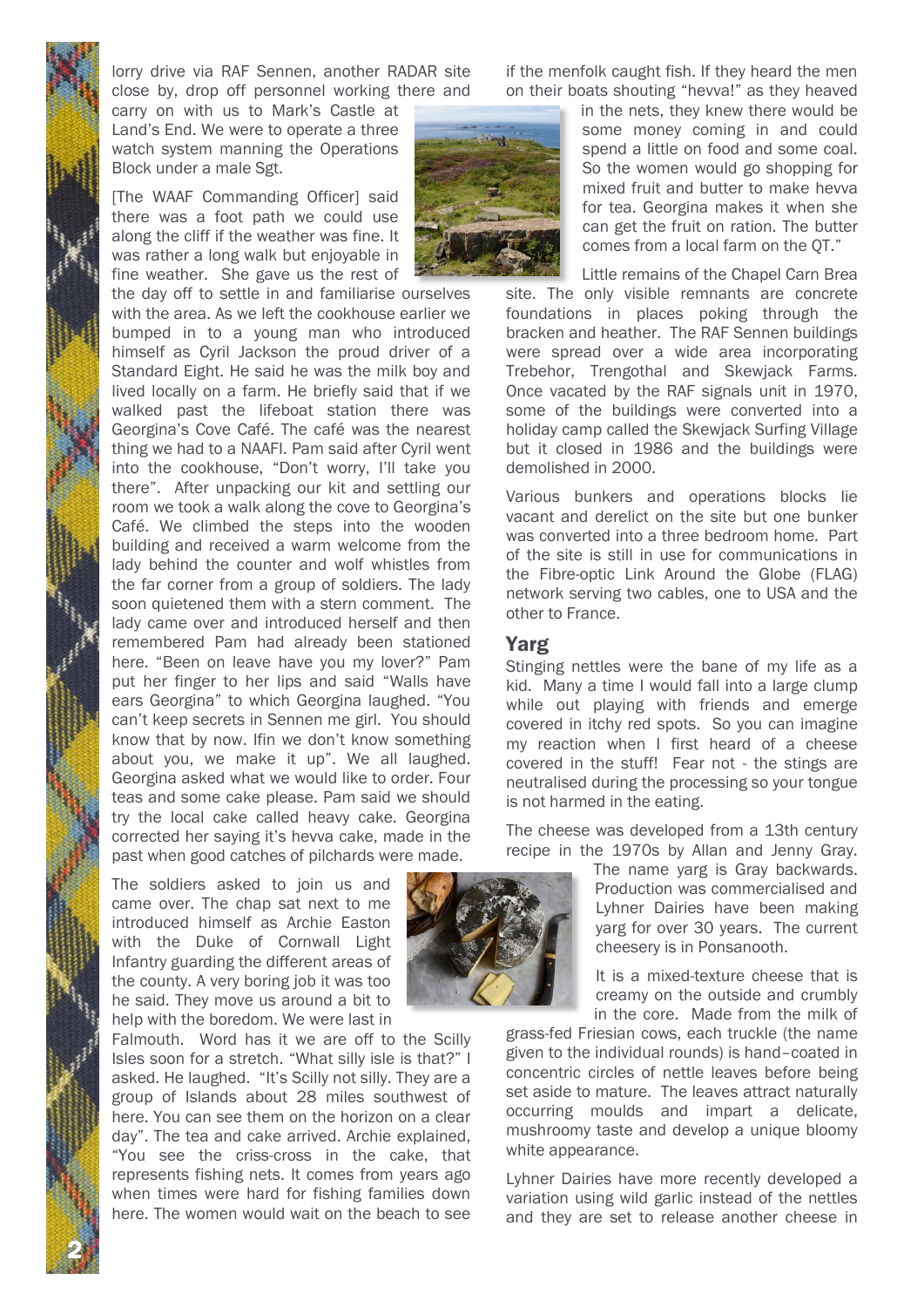2017 at the end of its 16 month maturing process – Kern – which is a Gouda style cheese with a black wax rind.

Lyhner Dairies has won many awards, the latest were gold medals at the 2016 British cheese awards for yarg and the wild garlic version.

# Cornwall Heritage Trust

Cornwall Heritage Trust owns and manages some of the most iconic heritage sites in Cornwall, working closely with local communities, Natural England and English Heritage. The sites include Treffry Viaduct, Castle an Dinas, Trevanion Culverhouse and Sancreed Beacon. It also manages other sites such as Carn Euny ancient village at Sancreed on behalf of English Heritage.

It has an education programme that provides a range of teaching resources and funds school trips to the heritage sites, school workshops and on-site learning. A bursary scheme has helped a number of students with their research into Cornish heritage.

Each year it makes grants to organisations across Cornwall to enable them to continue their own heritage work.

Its annual Sir Richard Trant Memorial Award recognises a heritage champion in Cornwall in memory of Sir Richard Trant who did so much to protect Cornish heritage and was also a former Chairman of the Trust.

It also runs a Community Outreach Programme such as community picnics and Cornish Story Cafes (Whethlow Kernow) to promote its activities and raise funds.

# Treffry viaduct and Luxulyan Valley

Cornwall Council owns 66 hectares of the Luxulyan Valley, an area of considerable industrial archaeological significance within the Cornwall Mining World Heritage Site.

Joseph Treffry inherited a family estate of Place House near Fowey and, even though he did

not complete his education at Oxford University, was enough of an engineer and an entrepreneur to realise that the Luxulyan Valley was a good route between the south coast and the high ground in central Cornwall which was being mined for tin and copper and quarried for china clay. He undertook a number of large-scale industrial construction projects including

- a harbour at Par
- **And School Stephen railway to the Fowey** Consols mine close to St Blazey.
- a leat (water channel) from Luxulyan at the head of the valley along its west side to the

mine – a total distance of 2.7 miles

 $\blacksquare$  The Carmears tramway running from Bugle through Luxulyan for almost the full length of the valley to Ponts Mill

The tramway needed a high-level crossing of the river and so the great viaduct was built of granite from the nearby Carbeans and Colcerrow quarries and was completed in 1844. The viaduct carried both rails and water. The quality of the design and construction had to be precise or the water would not flow. The channel, lined with "puddled-clay", carried water until there were so many leaks that it had to be shut off in 2013 to avoid irreparable damage to the piers.

On its way down the valley the water that crossed the viaduct/aqueduct was used to power the Carmears incline, by means of a water wheel, 34 feet (10 m) in diameter. This enabled the tramway to pull loads up the incline, against gravity.

Treffry also had mining interests on Goss Moor in central Cornwall and owned Newquay Harbour. His grand plan was to extend the tramway across the peninsula from coast to coast. He did not complete the plan before he died of pneumonia in 1850. The Luxulyan Valley complex fell into disuse during the late 19th/early 20th centuries and the last of Treffry's rails were removed in 1940.

The Cornish Heritage Trust owns the Treffry Viaduct and 250 metres of the leat contained in an area of land of about 1 hectare. The viaduct has 10 equal spans, stands 27 metres high and is 200 metres across. Built between 1839 and 1842, it was the first large civil engineering structure of its kind to be built in Cornwall, and

is now a Scheduled Ancient Monument.

Cornwall Council and The Cornwall Heritage Trust launched a project to restore the viaduct and the leat. The total cost of the project will be £3.8 million. The Trust has ear-marked £0.6 million of its

own funds, has been awarded £0.25 million by Cornwall Council, has applied for Heritage Lottery funding and has launched a public appeal.

The project will mend the leaks, re-line the leat with stainless steel, enhance the natural surroundings, improve public access and provide walks, trails and signs for the area. Large parts of the top of the viaduct will have to be dismantled to access the bedstones of the aqueduct channel. The viaduct was not designed or built with such renovations in mind. It was a requirement of English Heritage that the